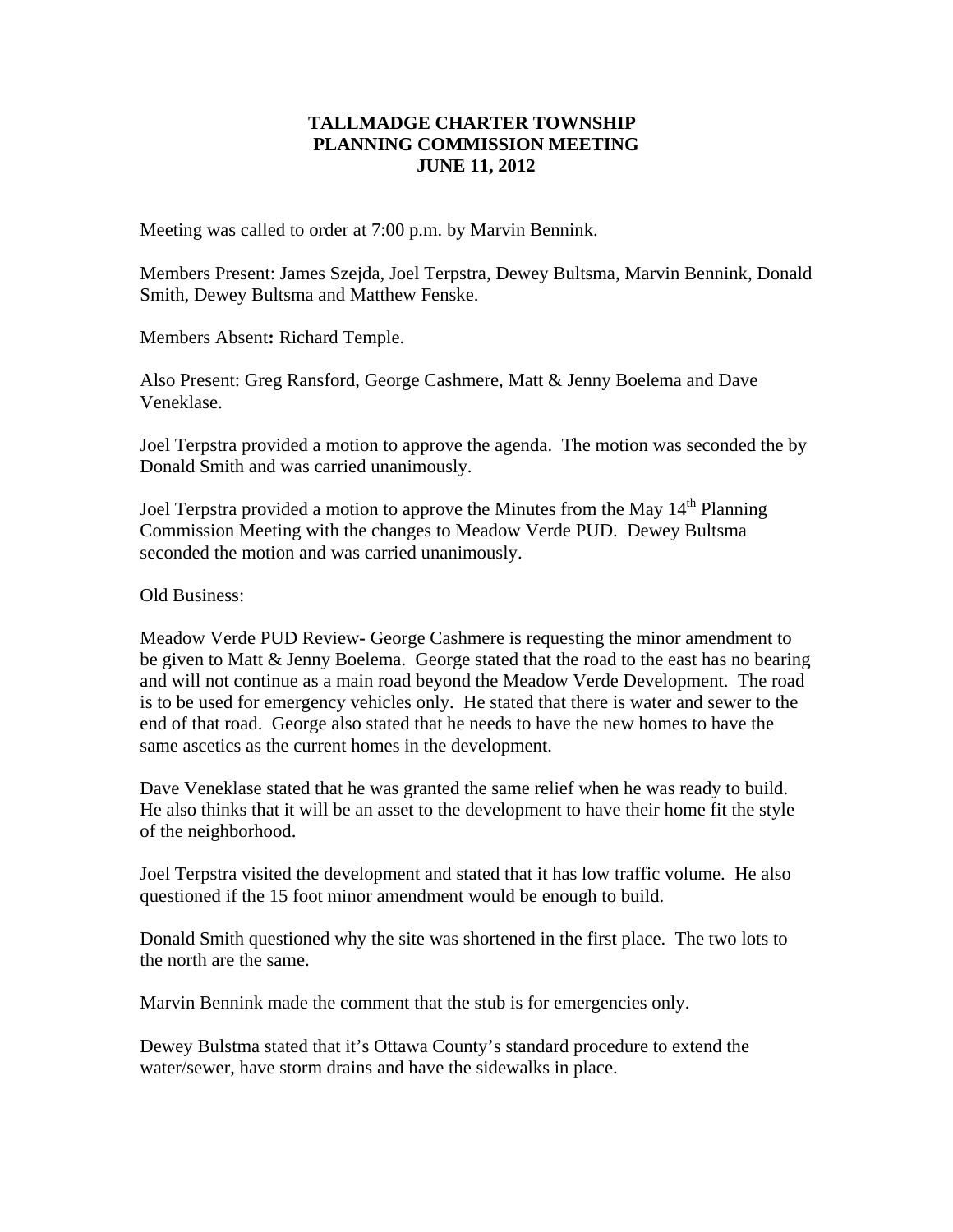Jim Szejda will require it to the road if the road is to connect to the future development of the vacant land to the East.

Donald Smith stated the alignment of the future development will be a problem. There will be a 15 foot difference in property lines of the next house. Also the road is not a main access now but it cannot be determined now since the vacant land has not been developed.

Jenny Boelema stated that they only want to better the development and wants to have their new home fit in with the rest of the homes.

Donald Smith stated that he does not want to change the PUD for one home.

Jim Szejda is concerned with approving the minor amendment for the future development and questions how many more will need to be approved.

Joel Terpstra supports the request because with that approval the next three houses will be exact.

Dewey Bultsma supported that the request and that the lot should be widened. He also stated that the sidewalks will have to be installed and has to go both ways.

Joel Terpstra stated that Phase two and three are correct the correct set-backs.

Greg Ransford stated that the home fits the development and also meets the standards of the PUD.

Matt Boelema said that this is a family decision and wants to stay in the township.

Joel Terpstra made the motion to approve the minor amendment to the PUD with the condition that the continuing the sidewalks continue to the East lot line. Dewey Bultsma seconded the motion and it was brought to the vote of the Planning Commission Board. Jim Szejda- For Joel Terpstra- For Dewey Bultsma- For Marvin Bennink- For Donald Smith- Nay

Matt Fenske- For

7:46 p.m. Text Amendments on the proposed Lamont District:

The public meeting for the Lamont District will be held on July 9, 2012 at 7:00 p.m.

8:30 p.m. Donald Smith made a motion to adjourn the Planning Commission meeting. Joel Terpstra seconded the motion and was carried unanimously.